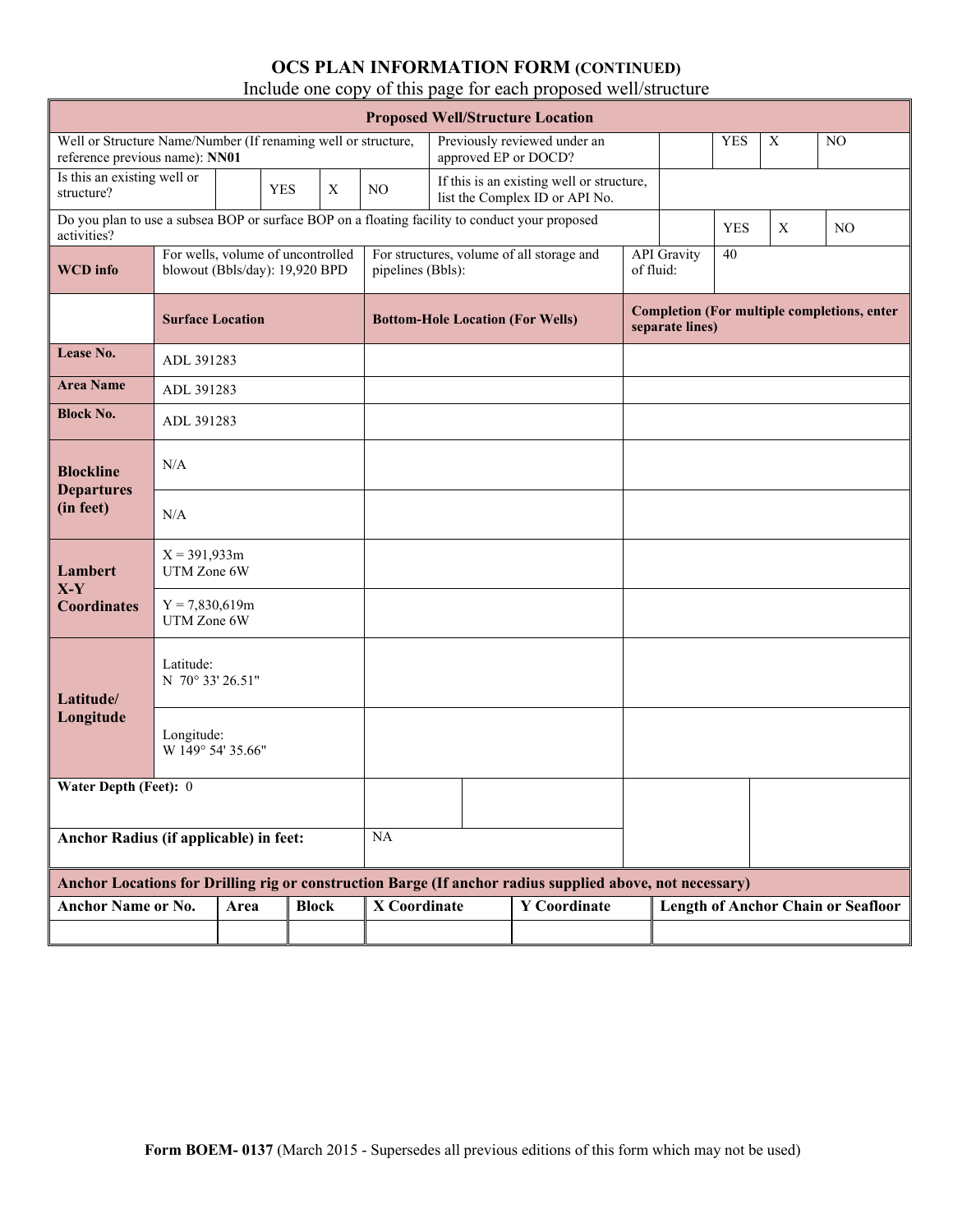| <b>Proposed Well/Structure Location</b>                                                                       |                                                             |      |            |              |                     |                                                                |  |                                           |  |                                                      |                           |                                           |  |  |  |
|---------------------------------------------------------------------------------------------------------------|-------------------------------------------------------------|------|------------|--------------|---------------------|----------------------------------------------------------------|--|-------------------------------------------|--|------------------------------------------------------|---------------------------|-------------------------------------------|--|--|--|
| Well or Structure Name/Number (If renaming well or structure,<br>reference previous name): NN01 ST01          |                                                             |      |            |              |                     | Previously reviewed under an<br>approved EP or DOCD?           |  |                                           |  | <b>YES</b>                                           | X                         | N <sub>O</sub>                            |  |  |  |
| Is this an existing well or<br>structure?                                                                     |                                                             |      | <b>YES</b> | X            | N <sub>O</sub>      | list the Complex ID or API No.                                 |  | If this is an existing well or structure, |  |                                                      |                           |                                           |  |  |  |
| Do you plan to use a subsea BOP or surface BOP on a floating facility to conduct your proposed<br>activities? |                                                             |      |            |              |                     |                                                                |  |                                           |  | <b>YES</b>                                           | $\boldsymbol{\mathrm{X}}$ | N <sub>O</sub>                            |  |  |  |
| <b>WCD</b> info                                                                                               | For wells, volume of<br>uncontrolled blowout<br>(Bbls/day): |      |            |              |                     | For structures, volume of all<br>storage and pipelines (Bbls): |  | API Gravity of fluid:<br>40               |  |                                                      |                           |                                           |  |  |  |
|                                                                                                               | <b>Surface Location</b>                                     |      |            |              | Wells)              | <b>Bottom-Hole Location (For</b><br>lines)                     |  |                                           |  | Completion (For multiple completions, enter separate |                           |                                           |  |  |  |
| Lease No.                                                                                                     | ADL 391283                                                  |      |            |              |                     |                                                                |  |                                           |  |                                                      |                           |                                           |  |  |  |
| <b>Area Name</b>                                                                                              | ADL 391283                                                  |      |            |              |                     |                                                                |  |                                           |  |                                                      |                           |                                           |  |  |  |
| <b>Block No.</b>                                                                                              | ADL 391283                                                  |      |            |              |                     |                                                                |  |                                           |  |                                                      |                           |                                           |  |  |  |
| <b>Blockline</b>                                                                                              | NA                                                          |      |            |              |                     |                                                                |  |                                           |  |                                                      |                           |                                           |  |  |  |
| <b>Departures</b><br>(in feet)                                                                                | NA                                                          |      |            |              |                     |                                                                |  |                                           |  |                                                      |                           |                                           |  |  |  |
| Lambert                                                                                                       | $X = 391,933$ m utm zn 6W                                   |      |            |              |                     |                                                                |  |                                           |  |                                                      |                           |                                           |  |  |  |
| $X-Y$<br><b>Coordinates</b>                                                                                   | $Y = 7,830,619$ m utm zn 6W                                 |      |            |              |                     |                                                                |  |                                           |  |                                                      |                           |                                           |  |  |  |
| Latitude/                                                                                                     | Latitude:<br>N 70° 33' 26.51"                               |      |            |              |                     |                                                                |  |                                           |  |                                                      |                           |                                           |  |  |  |
| Longitude                                                                                                     | Longitude:<br>W 149° 54' 35.66"                             |      |            |              |                     |                                                                |  |                                           |  |                                                      |                           |                                           |  |  |  |
| Water Depth (Feet): 0                                                                                         |                                                             |      |            |              |                     |                                                                |  |                                           |  |                                                      |                           |                                           |  |  |  |
|                                                                                                               |                                                             |      |            |              |                     |                                                                |  |                                           |  |                                                      |                           |                                           |  |  |  |
| Anchor Radius (if applicable) in feet:                                                                        |                                                             |      |            |              |                     |                                                                |  |                                           |  |                                                      |                           |                                           |  |  |  |
| Anchor Locations for Drilling rig or construction Barge (If anchor radius supplied above, not necessary)      |                                                             |      |            |              |                     |                                                                |  |                                           |  |                                                      |                           |                                           |  |  |  |
| <b>Anchor Name or No.</b>                                                                                     |                                                             | Area |            | <b>Block</b> | <b>X</b> Coordinate |                                                                |  | <b>Y</b> Coordinate                       |  |                                                      |                           | <b>Length of Anchor Chain or Seafloor</b> |  |  |  |
|                                                                                                               |                                                             |      |            |              |                     |                                                                |  |                                           |  |                                                      |                           |                                           |  |  |  |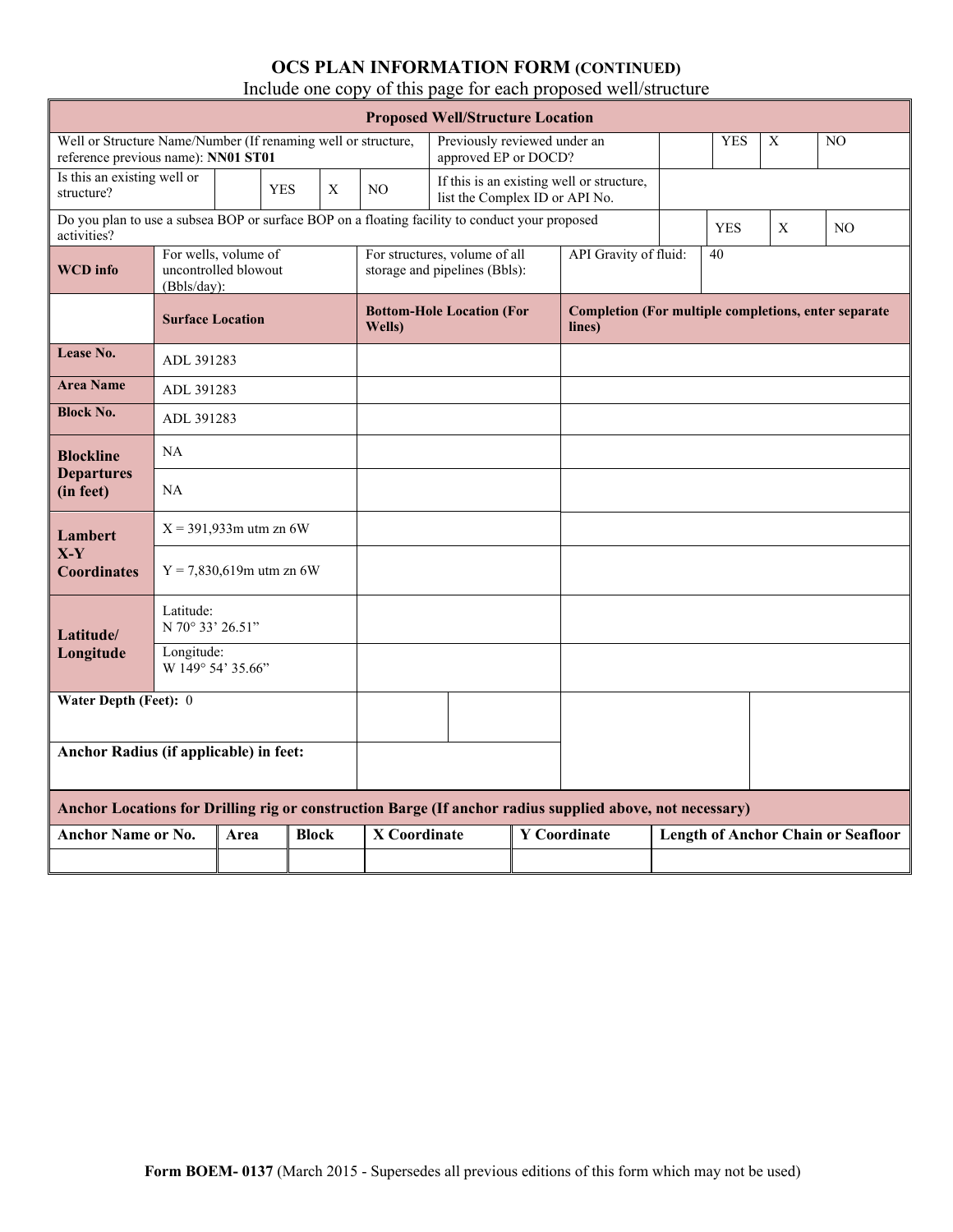| <b>Proposed Well/Structure Location</b>                                                                       |                                                          |      |            |              |                |  |                       |                                                                                                          |               |                                                                       |            |   |                                           |  |  |
|---------------------------------------------------------------------------------------------------------------|----------------------------------------------------------|------|------------|--------------|----------------|--|-----------------------|----------------------------------------------------------------------------------------------------------|---------------|-----------------------------------------------------------------------|------------|---|-------------------------------------------|--|--|
| Well or Structure Name/Number (If renaming well or structure,<br>reference previous name): NN02               |                                                          |      |            |              |                |  | approved EP or DOCD?  | Previously reviewed under an                                                                             |               |                                                                       | <b>YES</b> | X | NO.                                       |  |  |
| Is this an existing well or<br>structure?                                                                     |                                                          |      | <b>YES</b> | X            | N <sub>O</sub> |  |                       | If this is an existing well or structure,<br>list the Complex ID or API No.                              |               |                                                                       |            |   |                                           |  |  |
| Do you plan to use a subsea BOP or surface BOP on a floating facility to conduct your proposed<br>activities? |                                                          |      |            |              |                |  |                       |                                                                                                          |               |                                                                       | <b>YES</b> | X | N <sub>O</sub>                            |  |  |
| <b>WCD</b> info                                                                                               | For wells, volume of uncontrolled<br>blowout (Bbls/day): |      |            |              |                |  | and pipelines (Bbls): | For structures, volume of all storage                                                                    | API<br>fluid: | 40<br>Gravity of                                                      |            |   |                                           |  |  |
|                                                                                                               | <b>Surface Location</b>                                  |      |            |              |                |  |                       | <b>Bottom-Hole Location (For Wells)</b>                                                                  |               | <b>Completion (For multiple completions, enter</b><br>separate lines) |            |   |                                           |  |  |
| <b>Lease No.</b>                                                                                              | ADL 391283                                               |      |            |              |                |  |                       |                                                                                                          |               |                                                                       |            |   |                                           |  |  |
| <b>Area Name</b>                                                                                              | ADL 391283                                               |      |            |              |                |  |                       |                                                                                                          |               |                                                                       |            |   |                                           |  |  |
| <b>Block No.</b>                                                                                              | ADL 391283                                               |      |            |              |                |  |                       |                                                                                                          |               |                                                                       |            |   |                                           |  |  |
| <b>Blockline</b>                                                                                              | NA                                                       |      |            |              |                |  |                       |                                                                                                          |               |                                                                       |            |   |                                           |  |  |
| <b>Departures</b><br>(in feet)                                                                                | NA                                                       |      |            |              |                |  |                       |                                                                                                          |               |                                                                       |            |   |                                           |  |  |
| Lambert                                                                                                       | $X = 391,936$ m utm zn 6W                                |      |            |              |                |  |                       |                                                                                                          |               |                                                                       |            |   |                                           |  |  |
| $X-Y$<br><b>Coordinates</b>                                                                                   | $Y = 7,830,620$ m utm zn 6W                              |      |            |              |                |  |                       |                                                                                                          |               |                                                                       |            |   |                                           |  |  |
| Latitude/                                                                                                     | Latitude:<br>N 70° 33' 26.53"                            |      |            |              |                |  |                       |                                                                                                          |               |                                                                       |            |   |                                           |  |  |
| Longitude                                                                                                     | Longitude:<br>W 149° 54' 35.42"                          |      |            |              |                |  |                       |                                                                                                          |               |                                                                       |            |   |                                           |  |  |
| Water Depth (Feet): 0                                                                                         |                                                          |      |            |              |                |  |                       |                                                                                                          |               |                                                                       |            |   |                                           |  |  |
|                                                                                                               |                                                          |      |            |              |                |  |                       |                                                                                                          |               |                                                                       |            |   |                                           |  |  |
| Anchor Radius (if applicable) in feet:                                                                        |                                                          |      |            |              |                |  |                       |                                                                                                          |               |                                                                       |            |   |                                           |  |  |
|                                                                                                               |                                                          |      |            |              |                |  |                       | Anchor Locations for Drilling rig or construction Barge (If anchor radius supplied above, not necessary) |               |                                                                       |            |   |                                           |  |  |
| <b>Anchor Name or No.</b>                                                                                     |                                                          | Area |            | <b>Block</b> |                |  | <b>X</b> Coordinate   | <b>Y</b> Coordinate                                                                                      |               |                                                                       |            |   | <b>Length of Anchor Chain or Seafloor</b> |  |  |
|                                                                                                               |                                                          |      |            |              |                |  |                       |                                                                                                          |               |                                                                       |            |   |                                           |  |  |